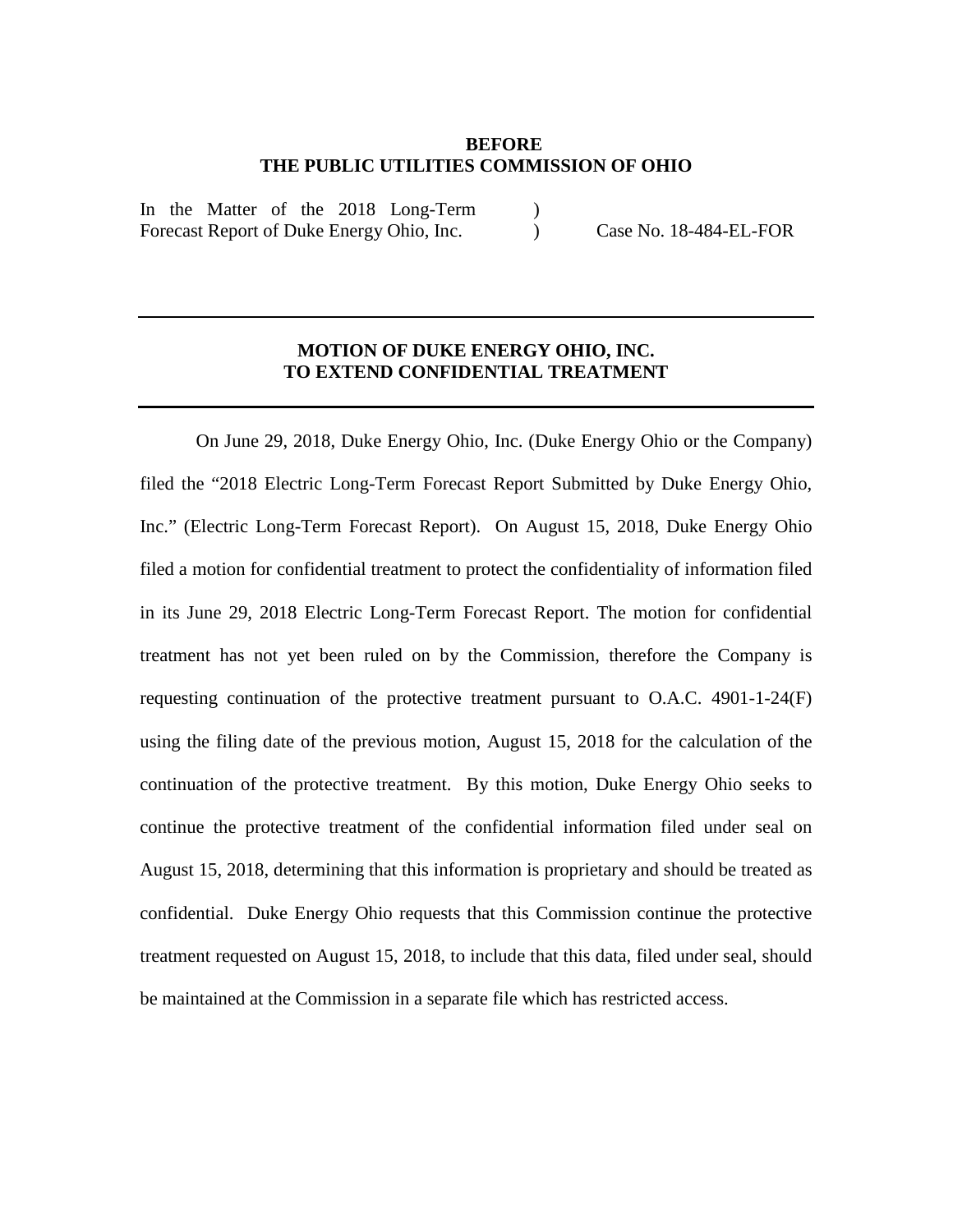Respectfully submitted,

*Larisa M. Vaysman* Rocco D'Ascenzo (0077651) Deputy General Counsel Larisa M. Vaysman (0090290) Senior Counsel 139 Fourth Street, Room 1303 Main Cincinnati, Ohio 45202 Phone (513) 287-4320 Fax (513) 287-4385 Email: [rocco.dascenzo@duke-energy.com](mailto:rocco.dascenzo@duke-energy.com) [Larisa.vaysman@duke-energy.com](mailto:Larisa.vaysman@duke-energy.com)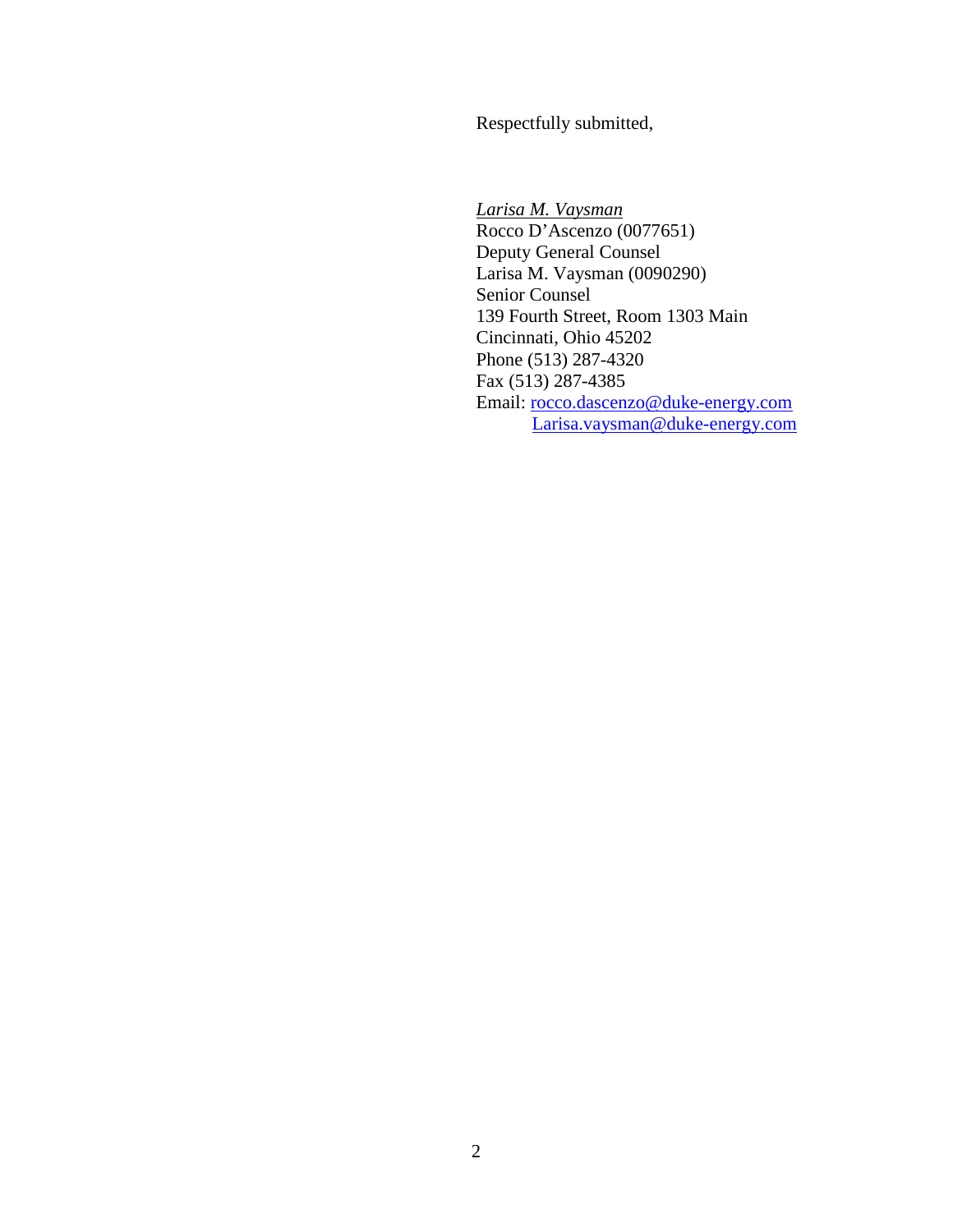## **MEMORANDUM IN SUPPORT**

Duke Energy Ohio respectfully requests the Public Utilities Commission of Ohio (Commission) grant its Motion to Extend Confidential Treatment Contained in its Electric Long-Term Forecast Report.

Duke Energy Ohio is an Ohio corporation with its principal office in Cincinnati, Ohio. Duke Energy Ohio has the corporate power and authority, among others, to engage, and it is engaged, in the business of supplying electric distribution service in the State of Ohio. Accordingly, Duke Energy Ohio is a public utility within the meaning of that term as used in R. C. 4905.02 and 4905.03. As such, Duke Energy Ohio is subject to the jurisdiction of the Commission in the manner and to the extent provided by the laws of the State of Ohio.

Duke Energy Ohio owns, operates, manages and controls properties and equipment used and useful in supplying electric distribution service to over 600,000 customers in southwestern Ohio.

On June 29, 2018, Duke Energy Ohio filed its Long-Term Forecast Report and on August 15, 2018 filed its motion for confidential treatment to protect the confidentiality of information filed in its Electric Long-Term Forecast Report. The motion for confidential protective treatment has not yet been ruled on by the Commission, therefore the Company is requesting continuation of the protective treatment pursuant to  $O.A.C.$  4901-1-24 $(F)$ using the filing date of August 15, 2018 for the calculation of the continuation of the protective treatment. First, the supplemental information provided under seal with the August 15, 2018 filing is being withheld from the filing pursuant to O.A.C. 4901:5-5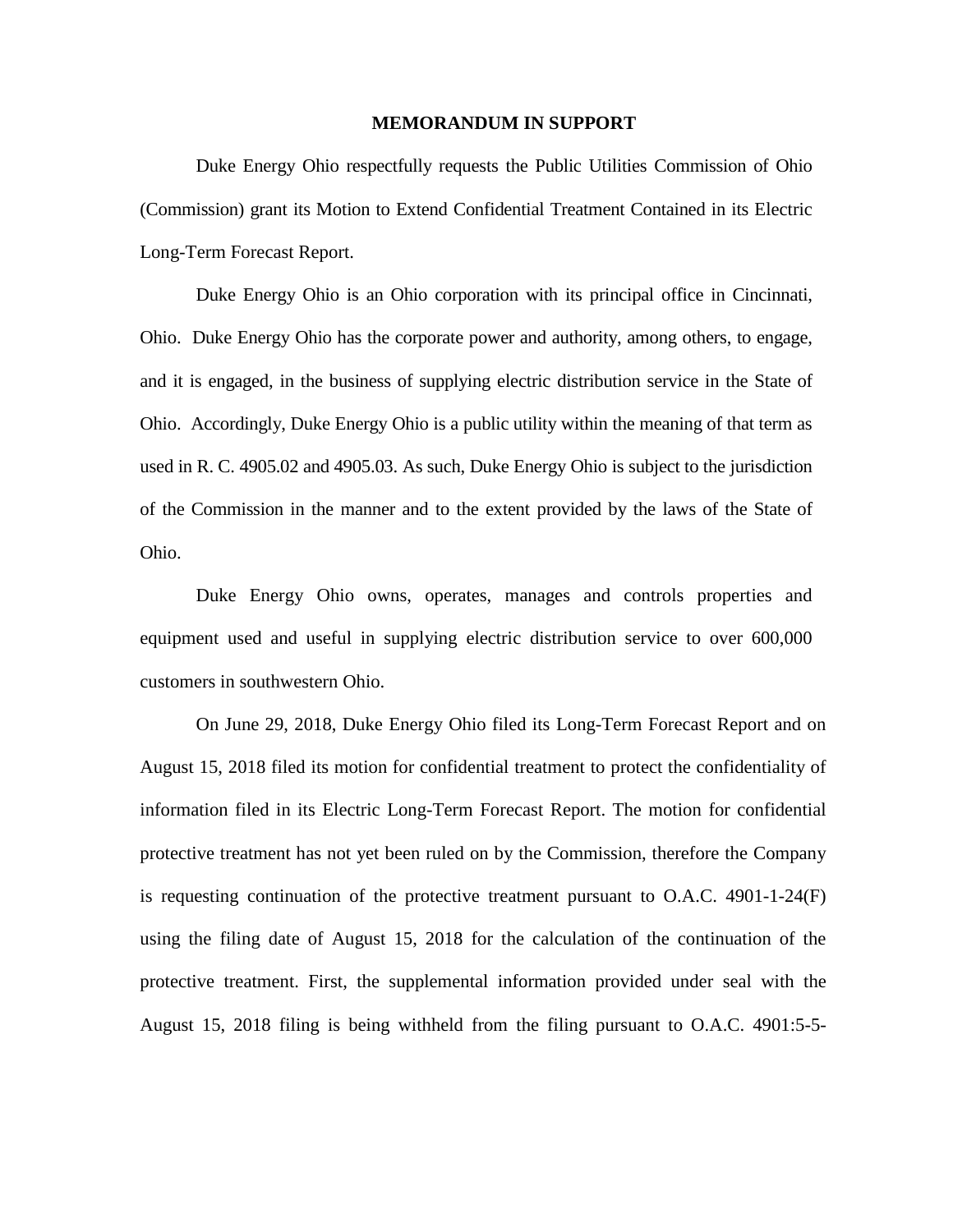$04(A)^1$  $04(A)^1$  because critical energy infrastructure information (CEII) is contained in the document. The supplemental information provided in these forms also constitutes "infrastructure information" as that term is used in R.C. 129.433. However, at the request of Staff, the Company is now voluntarily submitting this CEII/infrastructure information to the Commission under seal in expectation of protection from disclosure as provided by R.C. 149.433. To that end, the Commission should enter a protective order prohibiting the disclosure of this information for a minimum of twenty-five years as provided in R.C. 149.43.

Second, Duke Energy Ohio is filing under seal supplemental information regarding strategic business planning which is clearly related to business relationships and business strategic planning. These references, if disclosed, would provide advantages to competitors and could thereby harm competition as well.

Ohio Administrative Code Section 4901-1-24(D) allows Duke Energy Ohio to seek leave of the Commission to file information that Duke Energy Ohio considers to be proprietary trade secret information, or otherwise confidential.<sup>[2](#page-3-1)</sup> This rule also establishes a procedure for presenting to the Commission that information which is confidential, and therefore should be protected.<sup>[3](#page-3-0)</sup>

The redacted information contained in the Report constitutes trade secret information in accordance with Ohio's Uniform Trade Secret Act and relevant jurisprudence.

<span id="page-3-2"></span><sup>&</sup>lt;sup>1</sup> "To the extent the information sought from electric transmission owners in this rule contains critical energy infrastructure information, such information shall remain at the reporting person's premises, but subject to inspection and review at the request of the commission's staff, unless the commission staff determines it necessary to take possession." O.A.C. 4901:5-5-04(A).

<span id="page-3-1"></span> $2$  O.A.C. § 4901-1-24.

<span id="page-3-0"></span><sup>3</sup> *Id.*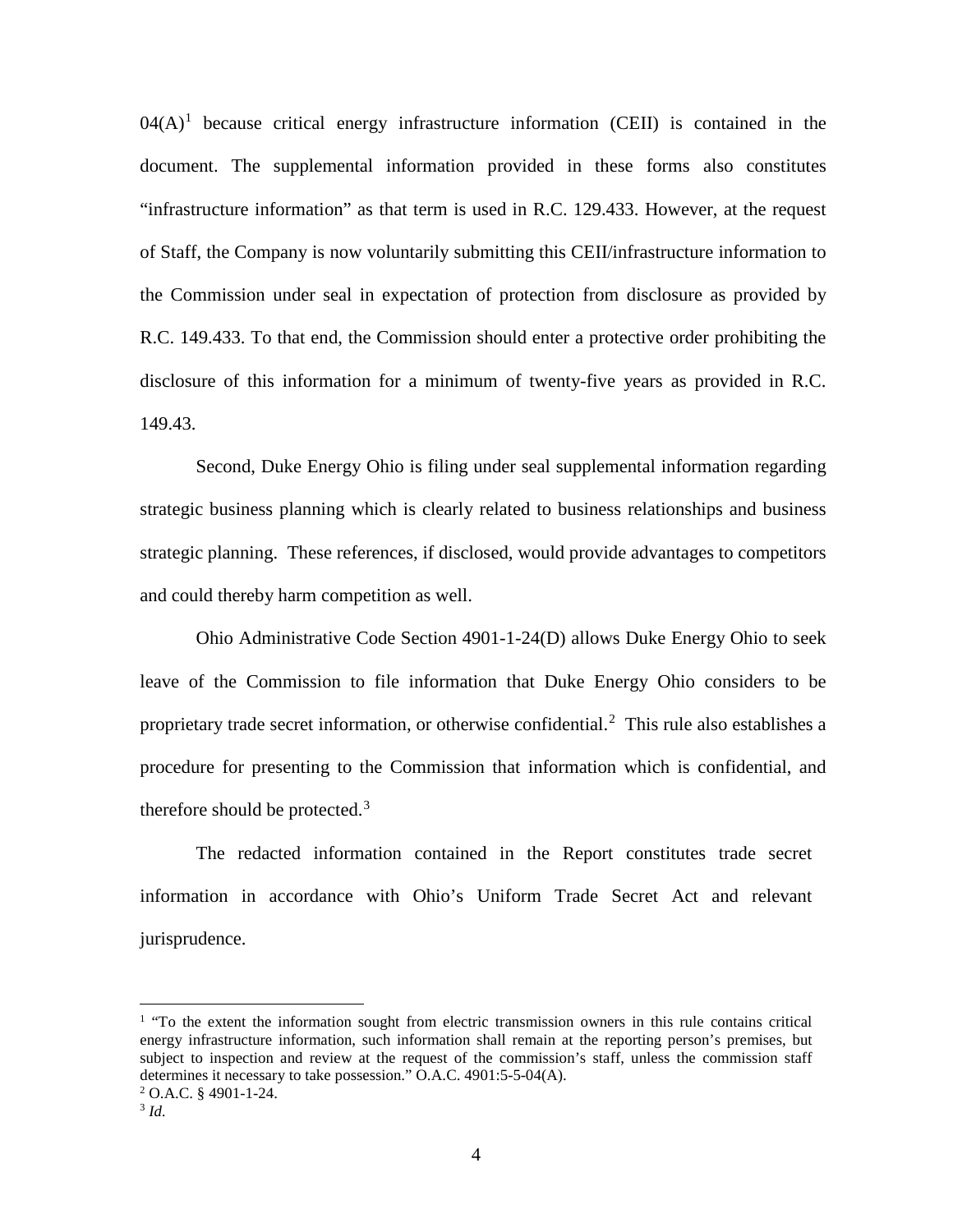The definition of Trade Secret contained in R.C. 1333.61(D) is as follows:

"Trade secret" means information, including the whole or any portion or phase of any scientific or technical information, design, process, procedure, formula, pattern, compilation, program, device, method, technique, or improvement, or any business information or plans, financial information, or listing of names, addresses, or telephone numbers, that satisfies both of the following:

(1) It derives independent economic value, actual or potential, from not being generally known to, and not being readily ascertainable by proper means by, other persons who can obtain economic value from its disclosure or use.

(2) It is the subject of efforts that are reasonable under the circumstances to maintain its secrecy.<sup>[4](#page-4-0)</sup>

The information for which Duke Energy Ohio is seeking confidential treatment is not known outside of Duke Energy Ohio, and it is not disseminated within Duke Energy Ohio except to those employees with a legitimate business need to know and act upon the information.

The public interest will be served by granting this Motion. By protecting the confidentiality of this information, the Commission will prevent undue harm to Duke Energy Ohio and its ratepayers, as well as ensuring a sound competitive marketplace.

WHEREFORE, Duke Energy Ohio respectfully requests that the Commission, pursuant to Ohio Admin. Code Section 4901-1-24(F), extend its Motion for Protective Order to protect the confidentiality of information contained in this motion for protective order by making a determination that the Confidential Material is confidential, proprietary and a trade secret under R. C. 4901.16 and 1333.61.

 This confidential trade secret information in both instances, if publicly disclosed, would give Duke Energy Ohio's competitors access to competitively sensitive, confidential information that is not ascertainable by others by proper means.

<span id="page-4-0"></span> <sup>4</sup> Ohio Rev. Code Ann. § 1333.61(D) (Baldwin 2007).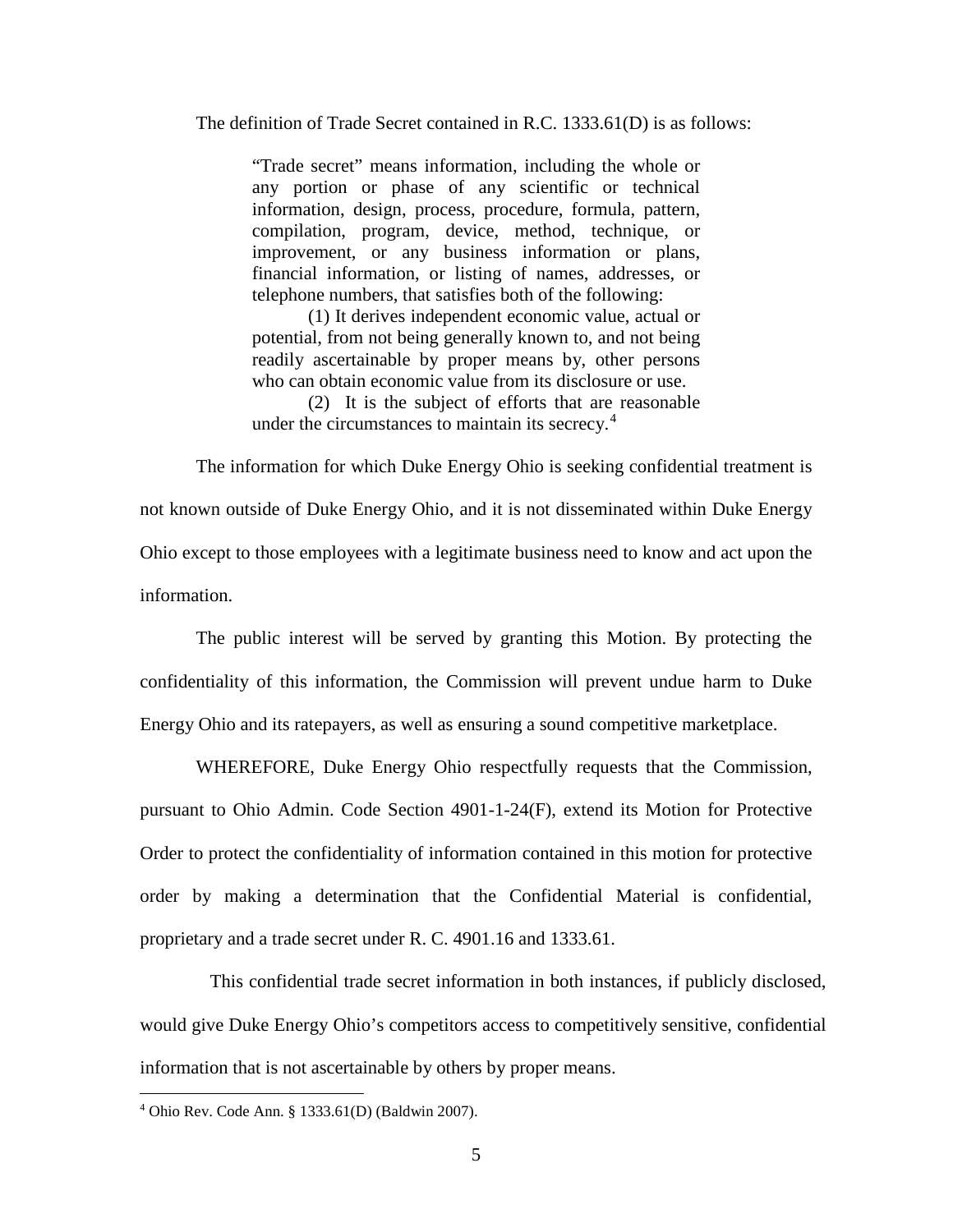WHEREFORE, Duke Energy Ohio respectfully requests that the Commission, pursuant to Ohio Administrative Code Section 4901-1-24(F) continue the protection as requested in Motion of August 15, 2018 and the Confidential Material remain confidential, proprietary and a trade secret under R. C. 4901.16 and 1333.61.

Respectfully submitted,

*Larisa M. Vaysman* Rocco D'Ascenzo (0077651) Deputy General Counsel Larisa M. Vaysman (0090290) Senior Counsel 139 Fourth Street, Room 1303 Main Cincinnati, Ohio 45202 Phone (513) 287-4320 Fax (513) 287-4385 Email: [rocco.dascenzo@duke-energy.com](mailto:rocco.dascenzo@duke-energy.com) [Larisa.vaysman@duke-energy.com](mailto:Larisa.vaysman@duke-energy.com)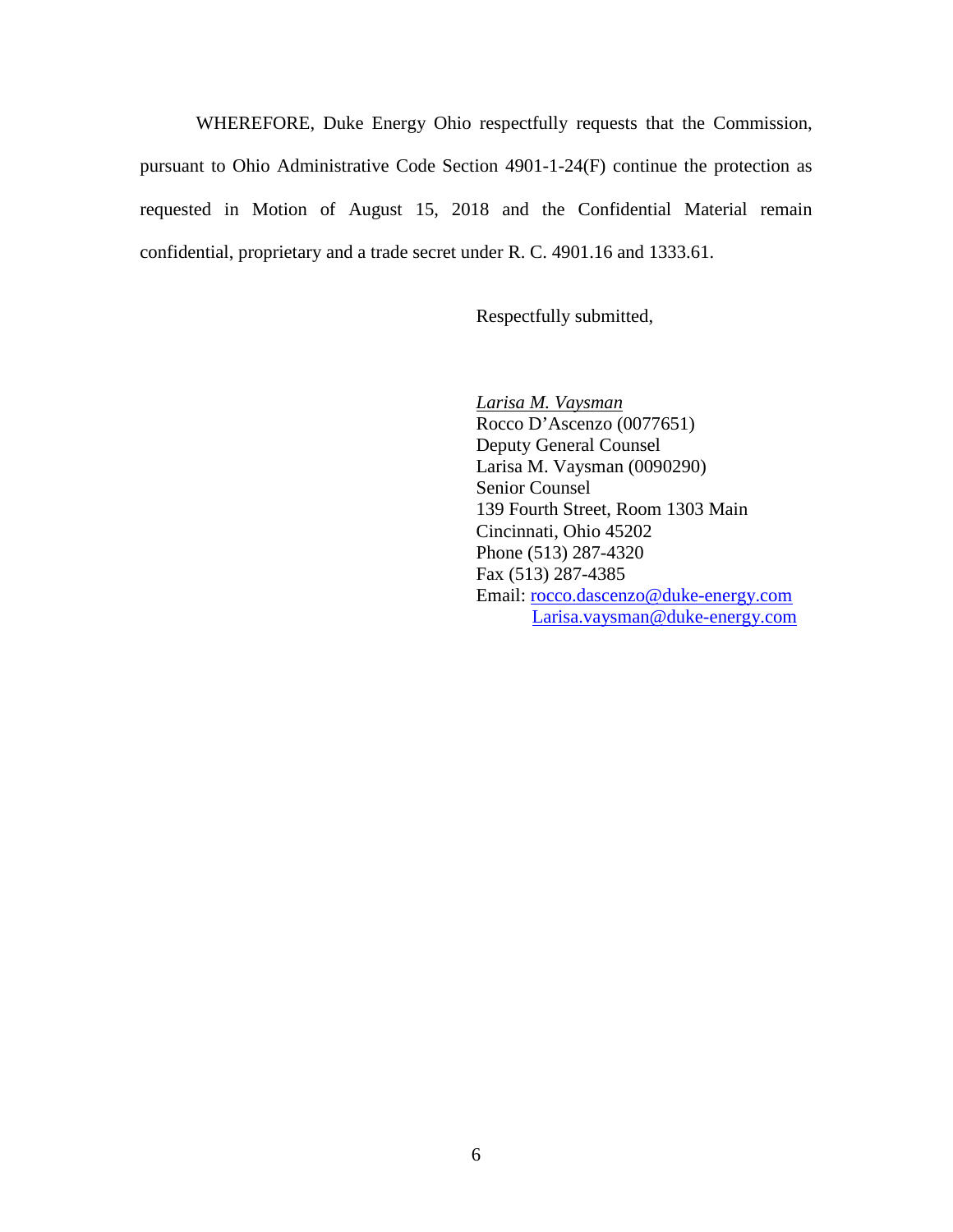## CERTIFICATE OF SERVICE

I certify that a copy of the foregoing Motion of Duke Energy Ohio to Extend the Protective Order was served on the following parties this 30th day of June, 2020 by overnight delivery.

> *Larisa M. Vaysman* Larisa M. Vaysman

John Jones Thomas Lindgren Assistant Attorneys General Public Utilities Commission of Ohio 30 East Broad Street Columbus, Ohio 43215 [John.jones@ohioattorneygeneral.gov](mailto:John.jones@ohioattorneygeneral.gov) [thomas.lindgren@ohio attorneygeneral.gov](mailto:thomas.lindgren@ohio%20attorneygeneral.gov)